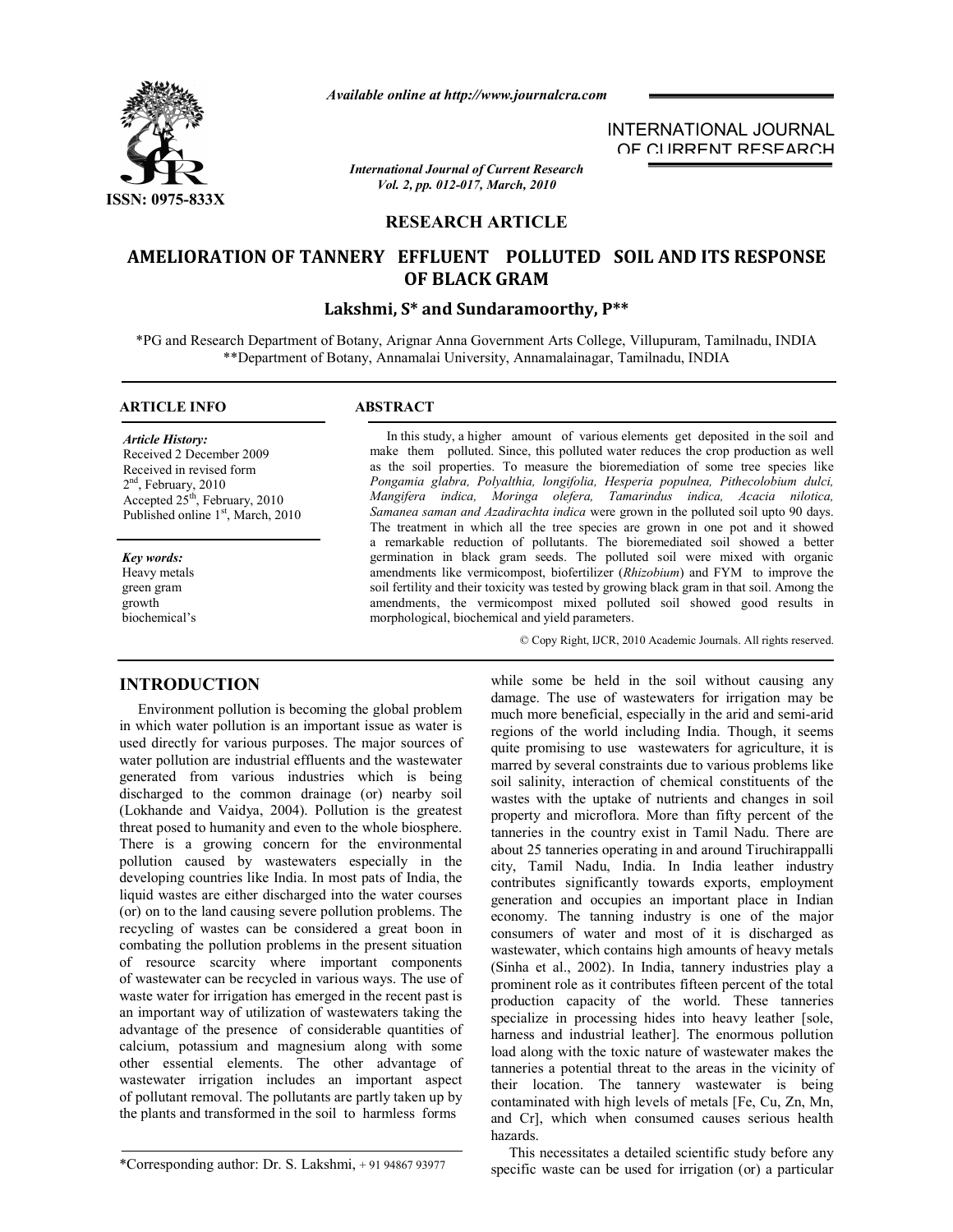crop with specific soil and climate (Arindam, 2001; Singh and Sinha, 2004; Senthil Kumar and Sekar, 1998). Bioremediation is the use of biological agents like bacteria, fungi and plants to remove (or) degrade the pollutants from the contaminated soil. This technology has appeared to reduce the enormous costs and environmental disturbance that are associated with current clean up polluted soil on agricultural crops before are used for crop cultivation (Panwar et al., 2002). Phytoremediation is an emerging technology which uses plants and their associated microbes to remove, degrade the polluted medium. If has been successfully employed for remediation of different kind of contaminants. Tree species play a major role in reclamation of pollutants. Growing of tree seeding is one of the most promising and potentially effective techniques for the removal of pollutants (An et al., 2006 and Sankar Ganesh, 2008). The toxic compounds are trapped into the trunks of such tree species which will remain for a longer time and will not come to the food chain as well. It is an affordable technology that is most useful when the contaminates are with the root zone of plants. Amendments act as vital remediation measures. Primarily the amendment microorganisms are found to be very effective to degrade, the environmental contaminants into less toxic forms. There are number of previous literature available regarding the bioremediation of industrial polluted soil (Bentjen Isteve, 2002; Shimp et al., 1993). So, the present work deals with bioremediation of tannery effluent polluted soil by growing tree species and amendments mixed polluted soil and its response on blackgram [*Vigna mungo* L.].

# **MATERIAL AND METHODS**

#### **Tannery industry effluent Polluted soil**

 The tannery industry effluent polluted sample was collected in polythene bags from Prime Tannery Industry, Sempattu, Tiruchirappalli district of Tamil Nadu, India. The polluted soil was analysed for its various physicochemical parameters. The seeds of blackgram were collected from Tamil Nadu Agricultural University, School of Genetics, Department of Pulses, Coimbatore, Tamil Nadu, and India.

#### **Remediation of Polluted Soil**

 The seedlings of various tree species like *Pongamia glabra, Polyathia longifolia, Thespesia populnea, Pithecolobium dulei, Mangifera indica, Moringa olefera, Tamarindus indica, Samanea saman, Azadirachta indica and Acacia, nilotica,* collected form Forest Research Station, Coimbatore were used for this bioremediation study. Pots were filled with 5Kg of tannery effluent polluted soil. The seeds of tree species were sown in pots separately and also in combination viz., each tree species in removing pollutants. All species were allowed to grow in polluted soil upto 90 days. The soil samples were collected from the pot at 90 days and they were analysed to know their properties.

### **Amendments**

 Amendments like Vermicompost, *Rhizobium* and FYM [Farm yard manure] were collected from Faculty of Agriculture, Annamalai University, Tamil Nadu, India. Polluted soil and amendments [2:1 ratio] were mixed and used to study the germination, growth and yield of black gram.

#### **Germination studies**

 The bioremediated soils were analysed and they were used for germination studies of *Vigna mungo* L. The morphological parameters like germination percentage, seedling length, seedling fresh and dry weight, Vigour index, tolerance index and percentage of phytotoxicity were calculated on 15<sup>th</sup> day old seedlings.

# **Morphological studies**

# **Germination Percentage**

 The number of seeds germinated in each treatment was counted on  $7<sup>th</sup>$  DAS and the germination percentage was calculated by using following formula.

No. of seeds germinated Germination % = …………………………x100 Total No. of seedsown

#### **Root and Shoot length**

 Five seedlings were taken from each treatment and their root and shoot length [cm / seedling] were measured by using a scale and these values were recorded.

### **Fresh and Dry Weight**

 Five seedlings were collected from each treatments and their fresh weight [g/seedling] were measured with the help of an electrical single pan balance. Their dry weight [g / seedling] were taken after keeping them in a hot air oven at  $80^{\circ}$ C for 24 hours by using an electrical single pan balance.

#### **Total leaf area**

 The leaf area was calculated by measuring the length and breath of the leaf as described by Yoshida et al., 1972. Leaf area  $[cm^2] = k \times length \times breath$ ; Where,  $k =$ Kemp's constant  $\lceil$  for dicot leaves  $\rceil = 0.66$ 

# $Y$ eild  $[Kg/m^2]$

 Five plants samples were taken from each treatment at the time of harvest for the observation of the yield parameters such as number of pods per plant, number of seeds per pod, 100 seed weight and yield of plant [ kg/  $m^2$ ].

#### **Biochemical analysis**

#### **Chlorophyll and carotenoid**

 0.5g of fresh leaf material was taken and ground with the help of pestle and mortar with 10ml of 80% acetone. The homogenate was centrifuged at 800 rpm for 15 minutes. The supernatant was saved and the residue was re-extracted with 10ml of 80% acetone. The supernatant was saved and utilized for chlorophyll estimation. The absorbance was read at 645nm for chlorophyll 'a' 663nm for chlorophyll 'b' and 480nm for total chlorophyll in UV-Spectrophotometer. The carotenoid content of the extract was read at 450nm. The values were calculated using the formula proposed by [ Arnon, 1949 ] for total chlorophyll and [kirk and Allen, 1965] for carotenoid contents.

### **Protein**

 Protein content was determined by the method of Lowry et al., 1951. 0.5g of plant sample was homogenized in 10mL of 20% TCA trichloroacetic acid. The homogenate was centrifuged at 800 rpm for 10 minutes. The supernatant was discarded and the pellet was re-extracted with 5mL of 0.1N NaOH. 1mL of the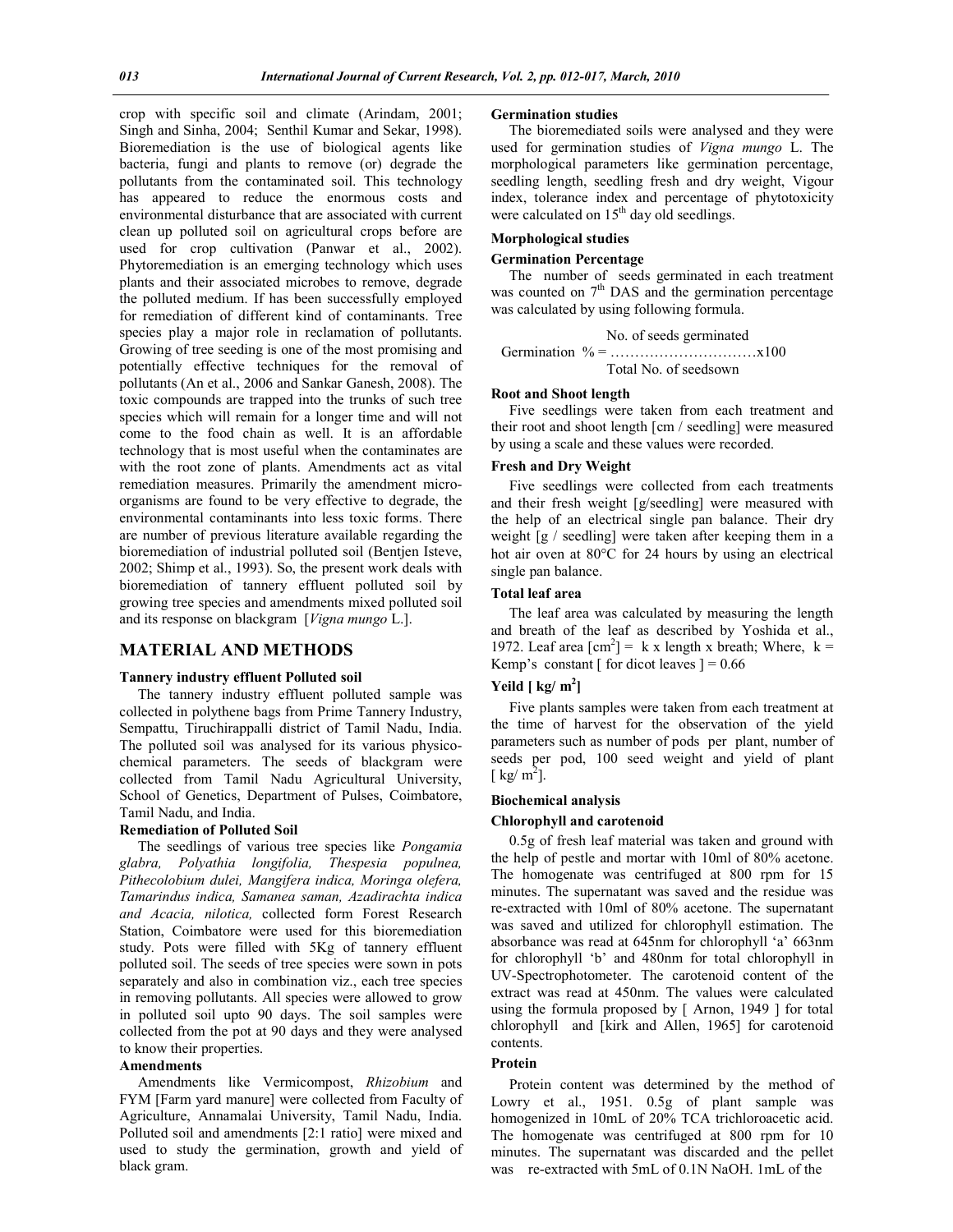| S.No. | Name of the organisms      | <b>Soil Properties</b>    |      |    |    |     |    |    |       |             |       |      |      |
|-------|----------------------------|---------------------------|------|----|----|-----|----|----|-------|-------------|-------|------|------|
|       | used for<br>bioremediation | $\mathbf{P}^{\mathrm{H}}$ | Ec   | N  | P  | K   | Na | Ca | Mn    | $_{\rm Cr}$ | Fe    | Cu   | Zn   |
|       | Polluted soil [ control ]  | 8.0                       | 0.53 | 96 | 60 | 460 | 45 | 82 | 16.74 | 21.01       | 22.38 | 0.85 | 7.38 |
| 2     | All tree plants in one pot | 8.6                       | 0.36 | 73 | 2  | 70  | 26 | 54 | 4.87  | 16.19       | 5.86  | 0.62 | 0.60 |
| 3     | Pongamia glabra            | 8.5                       | 0.46 | 77 | 60 | 42  | 32 | 66 | 2.46  | 8.66        | 17.41 | 0.70 | 1.88 |
| 4     | Polyalthia longifolia      | 8.5                       | 0.40 | 70 | 44 | 53  | 21 | 45 | 4.00  | 13.82       | 18.94 | 0.69 | 2.01 |
| 5     | Thespesia populnea         | 8.3                       | 0.28 | 78 | 62 | 50  | 36 | 70 | 2.23  | 6.05        | 12.19 | 0.68 | 1.72 |
| 6     | Pithecolobium dulci        | 8.3                       | 0.20 | 74 | 58 | 58  | 27 | 56 | 3.56  | 12.90       | 6.22  | 0.71 | 2.01 |
| 7     | Mangifera indica           | 8.2                       | 0.46 | 66 | 42 | 39  | 18 | 38 | 2.05  | 4.27        | 11.50 | 0.65 | 1.50 |
| 8     | Moringa olefera            | 8.6                       | 0.32 | 72 | 27 | 98  | 24 | 51 | 3.38  | 11.34       | 13.29 | 0.80 | 1.91 |
| 9     | Tamarindus indica          | 8.8                       | 0.55 | 87 | 26 | 114 | 40 | 78 | 5.43  | 17.82       | 22.60 | 0.72 | 0.94 |
| 10    | Acacia nilotica            | 8.2                       | 0.48 | 74 | 29 | 70  | 28 | 60 | 4.32  | 15.70       | 14.64 | 0.79 | 7.13 |
| 11    | Samanea saman              | 8.8                       | 0.57 | 75 | 20 | 95  | 30 | 63 | 3.30  | 10.17       | 18.51 | 0.69 | 7.10 |
| 12    | Azadirachta indica         | 8.8                       | 0.22 | 84 | 44 | 48  | 39 | 74 | 3.25  | 9.38        | 7.47  | 0.73 | 4.62 |

**Table 1 : Physico - chemical properties of polluted soil and bioremediated soil**

**Table 2 : Germination studies of blackgram [** *Vigna mungo* **L ] grown in the bioremediated soil**

| S.<br>N <sub>0</sub> | Name of the<br>organisms<br>used for<br>bioremediation | <b>Germination</b><br>Percentage<br>(%) | <b>Seedling</b><br>growth<br>(cm/seedling) | <b>Seedling</b><br>dry weight<br>(g / seedling) | Vigour index      | <b>Tolerance</b><br>index | Percentage of<br>Phytotoxicity |
|----------------------|--------------------------------------------------------|-----------------------------------------|--------------------------------------------|-------------------------------------------------|-------------------|---------------------------|--------------------------------|
| 1                    | Polluted soil                                          | $65 \pm 3.25$                           | $13.6 \pm 0.68$                            | $0.65 \pm 0.032$                                | $786.4 \pm 39.32$ |                           |                                |
| $\mathbf{2}$         | control 1<br>All tree plants<br>in one pot             | $98 \pm 4.90$                           | $30.7 \pm 1.53$                            | $0.998 \pm 0.049$                               | $2674 \pm 133.7$  | $1.4246 \pm 0.071$        | $0.2620 \pm 0.013$             |
| 3                    | Pongamia glabra                                        | $96 \pm 4.80$                           | $28.3 \pm 1.41$                            | $0.926 \pm 0.046$                               | $2412 \pm 120.6$  | $1.2662 \pm 0.063$        | $0.2001 \pm 7.010$             |
| 4                    | Polyalthia longifolia                                  | $96 \pm 4.80$                           | $29.9 \pm 1.49$                            | $0.878 \pm 0.043$                               | $2393 \pm 120.6$  | $1.2053 \pm 7.060$        | $0.9228 \pm 0.046$             |
| 5                    | Thespesia populnea                                     | $92 \pm 4.60$                           | $26.0 \pm 1.3$                             | $0.760 \pm 0.038$                               | $2634 \pm 131.7$  | $1.4136 \pm 0.070$        | $0.2045 \pm 7.010$             |
| 6                    | Pithecolobium dulci                                    | $92 \pm 4.60$                           | $27.9 \pm 1.39$                            | $0.820 \pm 0.041$                               | $2304 \pm 115.2$  | $1.2028 \pm 0.060$        | $0.8938 \pm 0.044$             |
| 7                    | Mangifera indica                                       | $90 \pm 4.50$                           | $23.7 \pm 1.18$                            | $0.628 \pm 0.031$                               | $1720 \pm 86.0$   | $0.9911 \pm 7.049$        | $0.6122 \pm 0.030$             |
| 8                    | Moringa olefera                                        | $89 \pm 4.45$                           | $25.9 \pm 1.29$                            | $0.725 \pm 0.036$                               | $2150 \pm 107.5$  | $1.1858 \pm 0.059$        | $0.8788 \pm 0.043$             |
| 9                    | Tamarindus indica                                      | $95 \pm 4.75$                           | $29.3 \pm 1.46$                            | $0.874 \pm 0.043$                               | $2425 \pm 121.25$ | $1.2099 \pm 7.060$        | $0.2034 \pm 0.010$             |
| 10                   | Acacia nilotica                                        | $88 \pm 4.40$                           | $24.6 \pm 1.23$                            | $0.716 \pm 0.035$                               | $1988 \pm 009.4$  | $1.0884 \pm 0.054$        | $0.8592 \pm 0.042$             |
| 11                   | Samanea saman                                          | $76 \pm 3.80$                           | $20.4 \pm 1.02$                            | $0.601 \pm 0.030$                               | $1692 \pm 84.6$   | $0.7642 \pm 0.038$        | $0.4671 \pm 7.023$             |
| 12                   | Azadirachta indica                                     | $86 \pm 4.30$                           | $22.8 \pm 1.14$                            | $0.702 \pm 0.035$                               | $1984 \pm 99.2$   | $1.0088 \pm 0.050$        | $0.6880 \pm 0.034$             |

extract was taken in a test tube and 5mL of reagent 'C' [Protein reagent] was added. This solution was mixed well and kept in dark for 10 minutes. Later, 0.5mL of folin phenol reagent was added and mixture was kept in dark for 30 minutes. The sample was read at 660nm in the UV-Spectrophotometer.

#### **Total reducing sugars**

 Five hundred mg of plant materials were weighed and macerated in a pestle and mortar with 10mL of 80 percent ethanol. The homogenate was centrifuged for 10 minutes at 800 rpm. The supernatant was saved. Then, the ethanol is evaporated in a water bath at  $50^{\circ}$ C. The net content was made upto 20mL with distilled water and the extract was used for the estimation of reducing sugar. One mL of extract was taken in a 25mL marked test tube. 1mL of reagent 'C' was added. Then, the mixture was heated for 20 minutes at  $100^{\circ}$ C in a boiling water bath, cooled and 1mL of arsenomolybdate reagent was added. The solution was thoroughly mixed and diluted to 25ml with distilled water. The sample was read in the UV-Spectrophotometer at 520nm. The sugar contents were expressed in mg/g fresh weight basis.

#### **Amino acid**

 Amino acid content was determined by the method of Moore and Stein (1948). 0.5g of plant sample was homogenized in 10mL of 80% ethanol. The homogenized was centrifuged 800 rpm for 10 minutes. 1mL of the extract was taken in the test tube and 1mL of 0.1N HCl was added to neutralize the sample. To this, 1mL of Ninhydrin reagent was added and heated for 30 minutes in a boiling water bath. Later 5mL of the diluent solution was added and heated again in water bath for 10 minutes. The test tubes were cooled and read the absorbance at 570nm in a Spectrophotometer.

# **Catalase**

 Catalase content was determined by the method of Chance and Machly [1967]. An aliquot of 1mL of the supernatant of the enzyme extract was added to the reaction mixture containing  $1mL$  of 0.01MH<sub>2</sub>O<sub>2</sub> and  $3mL$ 0.1 M phosphate buffer. The reaction was stopped after it was incubated at 5 minutes in  $20^{\circ}$ C by adding 10mL of  $1\%$ . H<sub>2</sub>SO<sub>4</sub>. The acidified medium without (or) with the enzyme extract was titrated against 0.005N KMNO<sub>4</sub> and catalase activity was expressed at n moles of  $H_2O_2$ utilized [units minutes  $^{-1}$  mg  $^{-1}$  protein].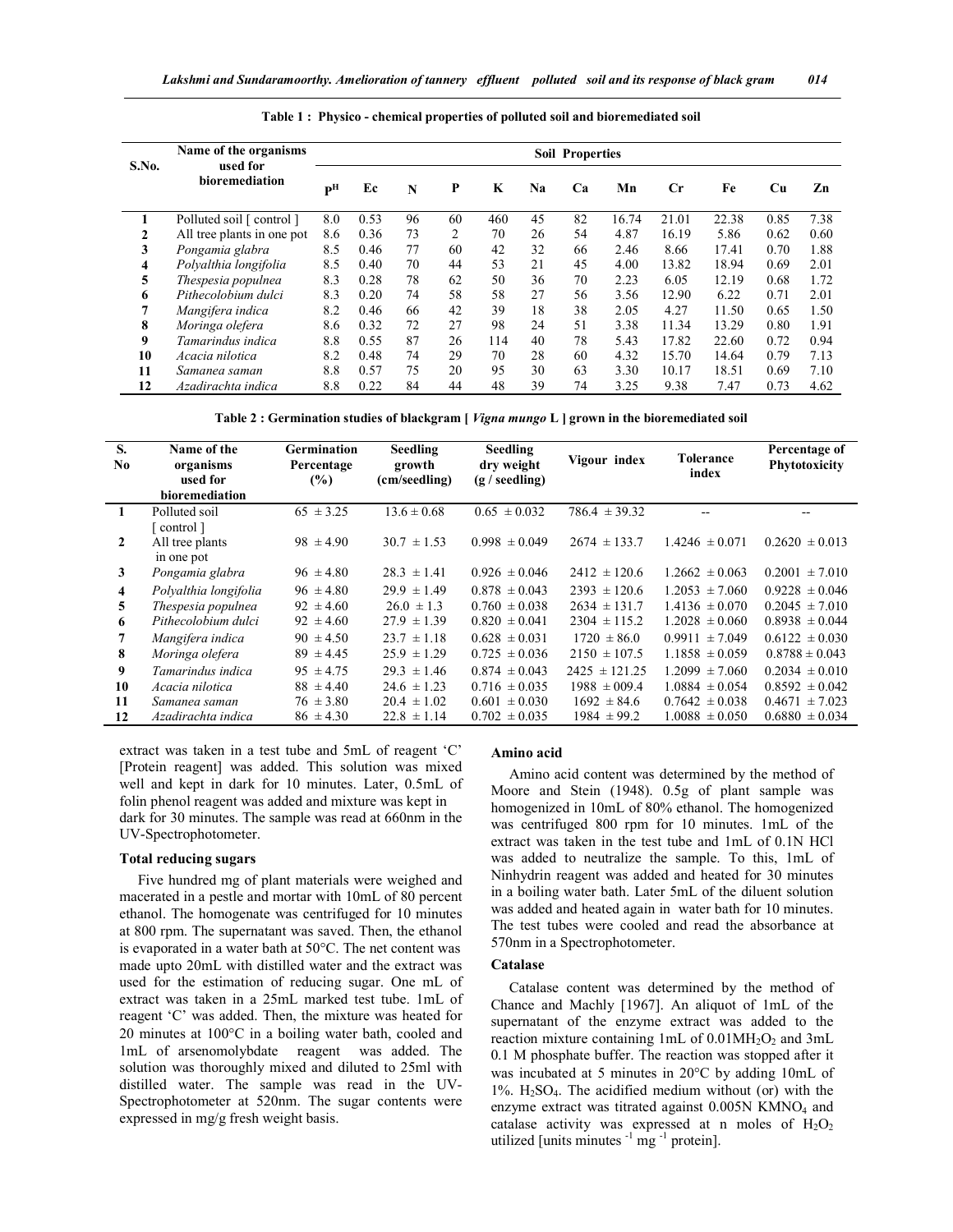|               | S.No. Amendments P <sup>H</sup>                  |    | Ec N P K Na Ca Mn |       |    |  |                      | $C_{\mathbf{r}}$ | Fe    | Cu.       | Zn   |
|---------------|--------------------------------------------------|----|-------------------|-------|----|--|----------------------|------------------|-------|-----------|------|
|               | Polluted soil [<br>control 1                     |    | 4.8 0.60          |       |    |  | 94 70 162 58 52 3.00 | 21.01            | 12.54 | 0.67 2.38 |      |
| $\mathcal{L}$ | Polluted soil $+$<br>biofertilizer<br>Rhizobium] |    | 6.5 0.30          | 92 38 | 82 |  | 40 33 2.33           | 16.20            | 6.80  | 0.52      | -132 |
|               | Polluted soil $\&$<br><b>FYM</b>                 | 72 | 0.34              | 80 44 | 90 |  | 46 42 2.59           | -17.80           | 7.94  | 0.55      | 1 70 |

**Table 3 : Physico - chemical properties of amendment mixed polluted soil**

**Table 4 : Growth and yeild of blackgram [** *Vigna mungo* **L ] grown under tannery effluent polluted soil mixed with various soil amendments**

|       |                            | <b>Parameters studied</b>            |                              |                                              |                              |                                     |                            |                                    |                    |  |  |  |
|-------|----------------------------|--------------------------------------|------------------------------|----------------------------------------------|------------------------------|-------------------------------------|----------------------------|------------------------------------|--------------------|--|--|--|
| S.No. | Various soil<br>amendments | <b>Shoot</b><br>length<br>(cm/plant) | Root<br>length<br>(cm/plant) | <b>Total leaf</b><br>area<br>$(cm^2$ /plant) | Fresh<br>weight<br>(g/plant) | Dry<br>weight<br>$(g/\text{plant})$ | No. of<br>fruits/<br>plant | <b>Number</b><br>of<br>seeds/fruit | Yeild<br>$(g/m^2)$ |  |  |  |
|       | Polluted soil              | 18.6                                 | 11.4                         | 239.20                                       | 2.640                        | $\Box$ math>1.269                   | 16.2                       | 85.5                               | 685                |  |  |  |
|       | [control]                  | $\pm 0.93$                           | $\pm 0.57$                   | $\pm$ 11.96                                  | $\pm 0.132$                  | $\pm 0.027$                         | $\pm 0.475$                | ± 3.34                             | $\pm 29.6$         |  |  |  |
| 2     | Vermicompost               | 35.4                                 | 22.0                         | 363.92                                       | 7.885                        | 4.268                               | 15.2                       | 79.5                               | 614                |  |  |  |
|       |                            | ± 1.77                               | $\pm 1.10$                   | ± 18.196                                     | $\pm 0.394$                  | $\pm 0.213$                         | $\pm 0.76$                 | $\pm$ 3.97                         | $\pm$ 30.7         |  |  |  |
| 3     | <b>Biofertilizer</b>       | 28.5                                 | 18.6                         | 352.08                                       | 5.286                        | 3.078                               | 13.0                       | 77.2                               | 608                |  |  |  |
|       | [Rhizobium]                | $\pm$ 1.42                           | $\pm 0.93$                   | $\pm$ 17.604                                 | $\pm 0.264$                  | $\pm 0.153$                         | $\pm 0.65$                 | $\pm 3.86$                         | $\pm$ 30.4         |  |  |  |
| 4     | <b>FYM</b>                 | 23.0                                 | 19.0                         | 348.51                                       | 4.780                        | 2.570                               | 12.2                       | 73.5                               | 585                |  |  |  |
|       |                            | ± 1.15                               | $\pm 0.95$                   | $\pm$ 17.425                                 | $\pm$ 0.239                  | $\pm$ 0.128                         | $\pm 0.61$                 | $\pm$ 3.67                         | $\pm 29.2$         |  |  |  |

 **Table 5. Biochemical contents of blackgram [** *Vigna mungo* **L ]grown under anneryeffluent olluted soil mixed with various soil amendments**

| S.No.          |                                            | <b>Biochemical Parameters</b> |                      |                     |                          |                                             |                      |                           |  |  |  |  |
|----------------|--------------------------------------------|-------------------------------|----------------------|---------------------|--------------------------|---------------------------------------------|----------------------|---------------------------|--|--|--|--|
|                | Various soil<br>amendments                 | <b>Chlorophyll</b><br>(mg/g)  | Carotenoid<br>(mg/g) | Protein<br>(mg/g)   | Amino<br>acids<br>(mg/g) | <b>Total</b><br>Reducing<br>sugar<br>(mg/g) | Catalase<br>(unit/g) | Peroxidase<br>(unit/g)    |  |  |  |  |
| 1              | Polluted soil<br>$\lceil$ control $\rceil$ | 0.031<br>$\pm 0.001$          | 0.038<br>$\pm 0.001$ | 1.24<br>士<br>0.062  | 0.99<br>$\pm$<br>0.049   | 000<br>± 1.609                              | 000<br>$\pm 0.565$   | $\Box$ 000<br>$\pm 0.045$ |  |  |  |  |
| 2              | Vermicompost                               | 0.219<br>$\pm 0.010$          | 0.094<br>$\pm 0.004$ | 3.87<br>$\pm 0.193$ | 2.86<br>$\pm 0.143$      | 138.68<br>± 6.934                           | 34.75<br>± 1.737     | 2.52<br>$\pm 0.126$       |  |  |  |  |
| 3              | <b>Biofertilizer</b><br>[ Rhizobium]       | 0.120<br>$\pm 0.006$          | 0.067<br>$\pm 0.003$ | 2.46<br>士<br>0.123  | 2.01<br>$\pm 0.100$      | 112.47<br>$\pm$ 5.623                       | 28.04<br>$\pm 1.402$ | 1.80<br>$\pm 0.09$        |  |  |  |  |
| $\overline{4}$ | <b>FYM</b>                                 | 0.095<br>$\pm 0.004$          | 0.059<br>$\pm 0.002$ | 1.98<br>$\pm 0.099$ | 1.27<br>$\pm 0.063$      | 81.02<br>± 4.051                            | 21.10<br>$\pm 1.055$ | 1.55<br>$\pm 0.077$       |  |  |  |  |

## **Peroxidase**

 Peroxidase content was determined by the method of Chance and Machly (1967). 0.5mL of enzyme extract was suspended in reactor mixture containing 2mL of 0.1M phosphate buffer  $\lceil p^H 6.8 \rceil$  and lmL of 0.01M pyrogallol. 1mL of 0.05M  $H_2O_2$  [5:5 in  $H_2O_2$  and distilled water ] was added in the solution and incubated at  $25^{\circ}$ C for 5 minutes and the reaction was stopped by adding 1mL of 2.5N H<sub>2</sub>SO<sub>4</sub> [ 24.5mL of H<sub>2</sub>SO<sub>4</sub> + 100mL of distilled water ]. The amount of purpurogalline formed was determined by reading the absorbance at 420nm against a blank prepared by adding the extract after the addition of 2.5N H2SO4. The peroxidase activity was expressed in unit 0.1 absorbance  $\min^{-1} mg^{-1}$  protein.

## **RESULTS**

 Physico-chemical analyses of tannery industry effluent polluted soil and bioremediated soil using some tree species are shown in Table 1. It showed a remarkable variation in soil properties when compared to polluted soil. The polluted soil was found with excess pollutants and fewer amounts of micro and macronutrients reduce the plant growth. At the same time, the bioremediated soil analysis reveals that it has reduced the amount of pollutants. The germination was observed in all tree species grown in one pot polluted soil furnished in Table 2. The bioremediated soil may be used for germination studies with blackgram seeds. The blackgram plant growth is increased in bioremediated soil when compared with polluted soil. Plant growing on such polluted soil absorbs nourishments from them and entry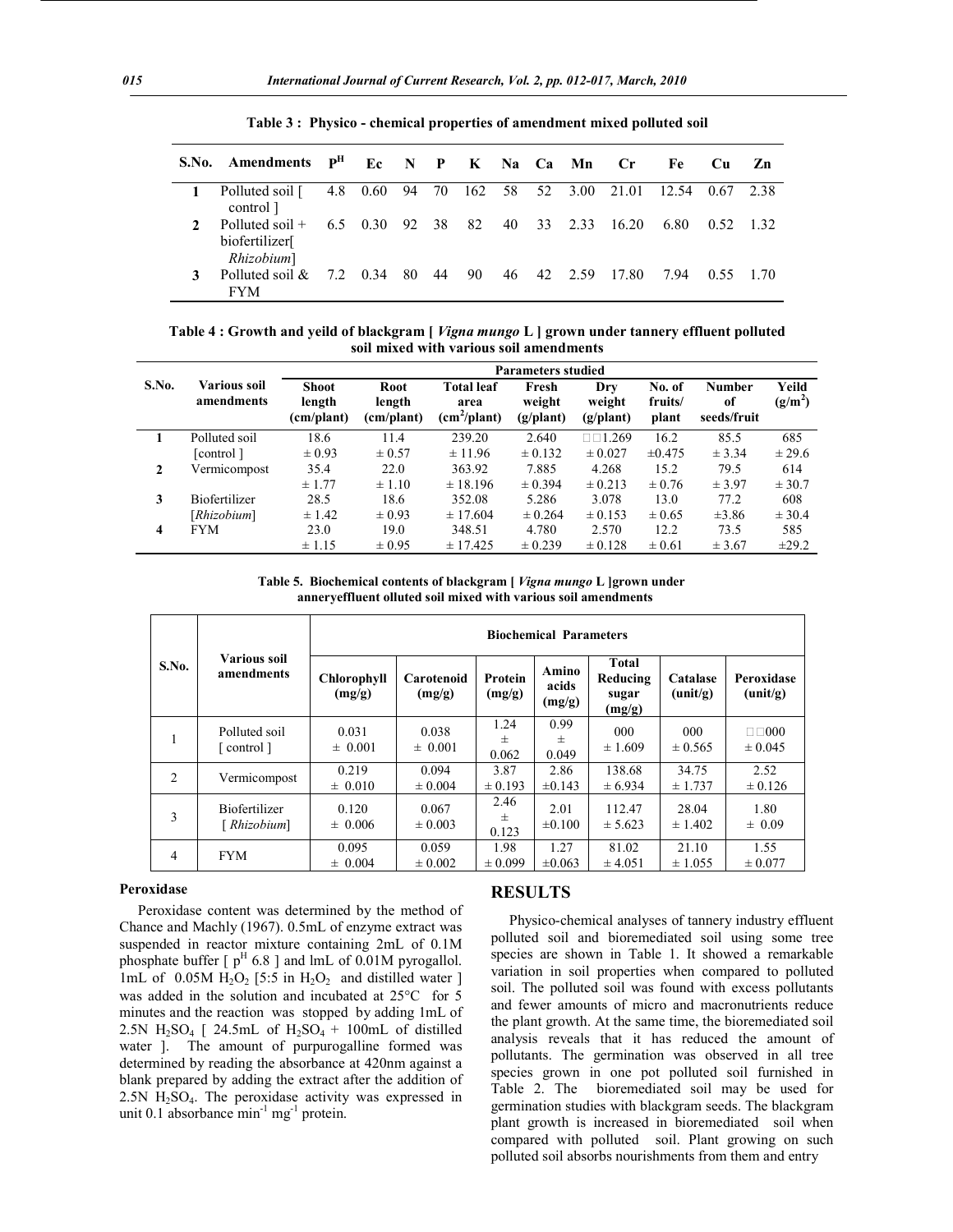of pollutants to the plant system during the process of absorption may not be ruled out. The physico-chemical analysis of tannery industry effluent polluted soil revealed in Table 3. Its contains the higher amount of minerals and toxic pollutants and soil organic matter. This polluted soil is not suitable for cultivation. So it decided to give certain soil amendments like vermicompost, biofertilizer [*Rhizobium*] and FYM by mixing with polluted soil to improve the soil fertility. It was reported that the application of Vermicompost increased the value of plant height, leaf area, dry matter content and yield [Table: 4]. Vermicompost has been reported to contain large number of nitrogen fixing phosphate solubilizing and other beneficial micro-organisms which have favourable effect on growth and yield of plant. At the same time, the application of soil amendments improved the soil fertility and plant growth. Table 5 reveals the total chlorophyll, carotenoid, total reducing sugar, protein, aminoacids, catalase and peroxidase contents in the blackgram plant sample under polluted soil mixed with vermicompost, biofertilizer [*Rhizobium*] and FYM. Among them Vermicompost gives best results when compared with other amendments.

# **DISCUSSION**

 The removal of elements from polluted soil may be due to hyperaccumulation of the contaminants by tree species and they translocate from the root to shoot and leaves (Cheny et al., 1997). This process can be compared to the solar driven pumps which can extract and concentrate certain elements from their environment (Salt et al., 1995). Pollutant accumulating contaminants from the soil to the shoot above (Raskin et al., 1994). This may be assumed that the lowering the pollution level of the soil. Species tolerant to the stress has been proposed as the indicators and bioaccumulators of the pollutants (Kumar et al., 1995). The amendment mixed soil analysis reveals that it contained the required amount of organic matters and neutralize the minerals and nutrients (Nagarajan et al., 2005).

 The blackgram seedlings grow vigorously in the amendments mixed with polluted soil. Among the amendments the soil mixed with vermicompost shows higher growth performance of blackgram seedlings when compared with other amendments. The similar findings are in conformity with our results (Cunningham et al., 1995; Vijayapriya, Muthukaruppan, 2005 and Sankarganesh, 2008). This may be due to the higher rate of multiplication of soil microbes leading to improvement in physical properties of soil (Vidya and usha, 2007).

 It has been observed that photosynthetic efficiencies of plant growing under-metal stress decreased with a concomitant change in the composition of photosynthetic pigments (Sharma and Hall, 1992). The total chlorophyll, carotenoid and protein shows the amendments Vermicompost increases and decreases with other amendments when compared to polluted soil. Singh and Sinha (2005) reported the metal accumulation and its tolerance in the plants of blackgram seedlings which grown on various amendment of polluted soil. They recorded an increase in the total chlorophyll, carotenoids, total reducing sugar, protein, amino acid, catalase and peroxidase contents at the vermicompost which was

similar to the results of the present study. The greatest response to polluted soil indicates the metal stress and due to the presence of large amounts of various cations and anions (Ram and Jha, 1998).

# **CONCLUSION**

 Besides the blackgram plants can be cultivated in the tannery effluent contaminated soil. This plant might be used to remediate the contamination. This vegetation would play a vital role in emediating the polluted system and preventing further contamination. The tree species like *Pongamia glabra, Polyalthia longifolia, Thespesia populnea, Pithecolobium dulci, Mangifera indica, Moringa olefera, Tamarindus indica, Acacia nilotica, samanea saman and Azadirachta indica* were allowed to grow in the polluted soil upto 90 days. Among bioremediation treatments, the polluted soil treated with all tree species showed the high degree of pollutants reduction, then the soil treated with a single tree species. The bioremediated soil showed a better performance in germination studies than that of polluted soil. Among the soil amendments, Vermicompost showed a best result of reclamation of polluted soil and also increased the germination, growth, yield and biochemical parameters of crop plant when compared to other amendments. It is also advisable to farmers to give remediation treatment to polluted soil before sowing, for getting higher yield in agriculture.

# **REFERENCES**

- An, Z.Z., Huang, Z.C., Lei, M., Liao, X.Y., Zheng, Y.M. and Chen, T.B. 2006, Tolerance and accumulation in *Pteris vittata* L. and its potential for Phytoremediation of Zinc and arsenic contaminated soil. Chemosphere. 62 (5) : 796 – 802.
- Arindam, K. 2001, Irrigational impact of industrial effluent on chemical constituents of soil and plant Ad. Plant Sci., 14 (11) : 351 – 358.
- Arnon, D.I, 1949. Plant physiol. 24 1.J.T.O. Kirk, .L.Allen, Biochem. Biophys. Res. Can. 27 523.
- Bentjen Isteve, 2002. Bioremediation and phytoemediation. Glossary.
- Chance, A. and Machly, C. 1967. Inter Science Publications, Inc., Newyork, 1967.
- Cheny, R. L., Malik, M. M., Li, Y.M., Brown, S.L., Brewer, E.P., Angle, J.S. and Barker, A.J.M. 1997. Phytoremediation of soil metals. Curr. Opin. Biotechnol.
- Cunningham, S.D., Berti, W.. and Haung, J.W. 1995.Trends biotech., 13 : 393 – 397.
- Kumar, P.B.A., Dushebkov, N.V., Motto, M. and Raskin, L. 1995. Environ. Sci., Technol., 29 : 1232 – 1238.
- Lokhande, R.S. and Vaidya, S.S. 2004, Physico- chemical studies of the industrial effluents from the mido area of kalyan – Dombivali. Journal of Ecotoxicology and Environmental Monitoring 14(3); 19 – 202.
- Lowry, O.H., Rosen brough, N.J., Farr, A.L., Randall, R.J.. 1951. J.Biol.chem. 193:265.
- Moore, S. and Stein, W.H. .1948. J. Biol.chem., 176.B.
- N.Nelson, Anal chem.., (1944) 3 426.